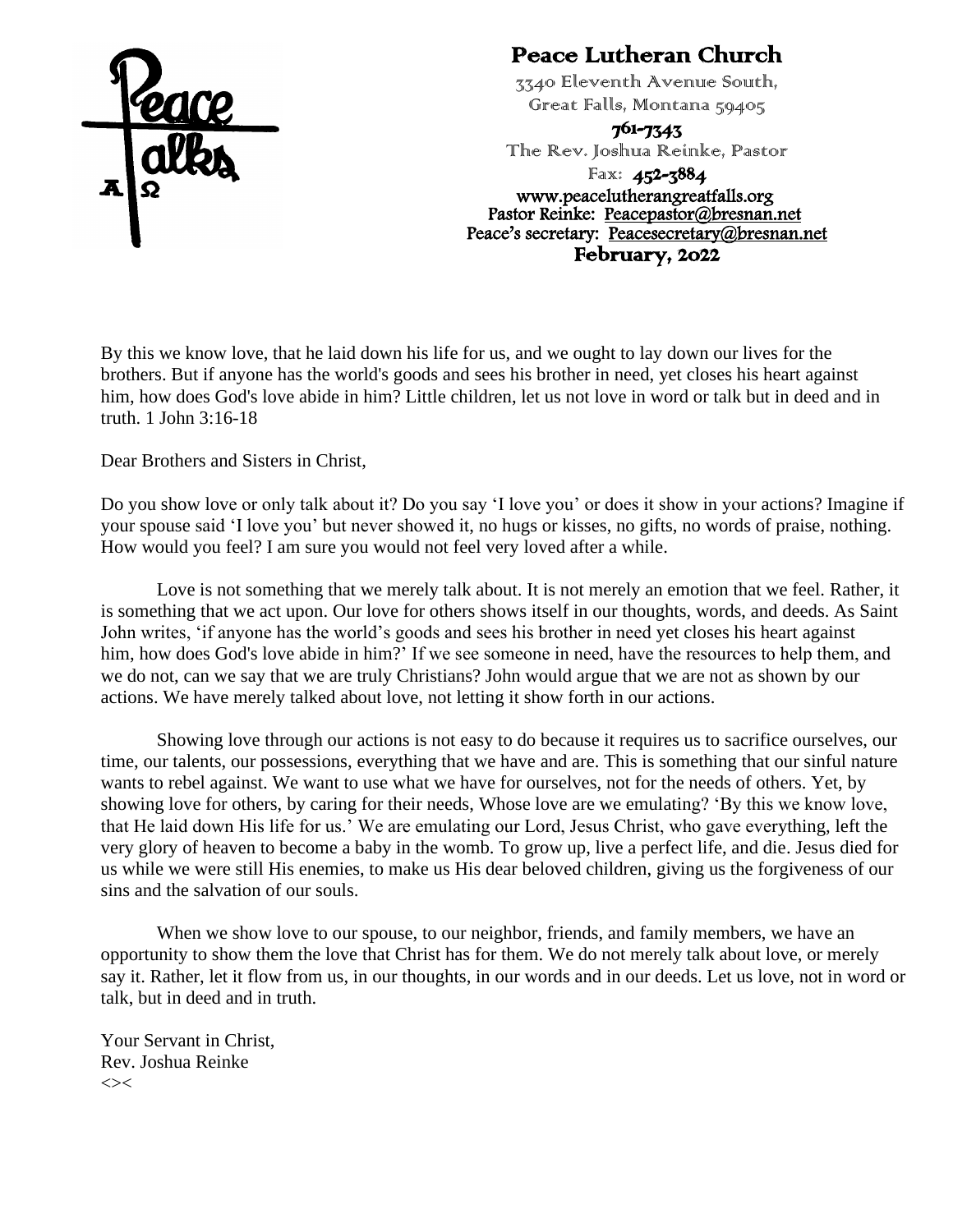**Everyone** who donated baby items for the layettes that are taken to the hospital by Denise Combs. **Everyone** who made fleece blankets for Denise Combs' layettes. **Val Martin, Tristin Reinke, and Gloria Creek** for playing the organ during our worship services. **Kevin Aguiar** for overseeing the recording of our services each Sunday. **All those who volunteer to teach Sunday school, Bible class, and midweek classes** on Sundays and Wednesdays. **Elsie Huss** for changing the banners and paraments. **Everyone on the Prayer Chain** for their time and prayers. **Everyone** who has donated treats for our fellowship time. **All of the men** who volunteer to usher. **Cheri Magnuson** for cleaning the Communion linens. **All of the quilters** for the beautiful quilts you make all year. **T H A N K S TO**

This list is not inclusive. Please accept our apologies if we have missed giving you credit for serving the Lord in any fashion. We know that the Lord knows your service to Him.

# **LWML**

- **Thank you to everyone who donated items for the** Baby Shower for Denise Combs who gives baby layettes to the mothers at Benefis who have babies but have no clothes in which to take them home. She is very thankful for our help and continued support of her endeavor.
- **Ash Wednesday Soup Supper** will be on March 2 at 6 PM. Two different soups will be served and ladies will bring bread and crackers. Please plan to attend and help in any way that you can. Ash Wednesday Worship Service will be at 7 PM.
- **Our next regularly scheduled meeting will be Saturday, March 12 at 10:00 a.m. with a Bible study.**  All ladies of Peace are invited and encouraged to come and join us! We will establish a nominating committee for the elections in May. Remember your Mite Boxes!
- **Remember that Purple Pockets are due to Linda Aguiar at the end of March**. This money goes to our missionary Rev. Eric Stinnett in Ethiopia. Thanks for your continued support.
- **Montana District Convention is coming up in April!** Mark your calendars for **April 29, 30 and May 1, 2022** in Helena. Our theme is "Only Jesus" based upon Mark 9:8: And suddenly, looking around, they no longer saw anyone with them but Jesus only (ESV). Watch for more details as they develop.

### **Ash Wednesday and Lent Services**

Ash Wednesday is March 2, 2022 and is just around the corner! We will have Lenten services each Wednesday at 7 PM. These services will also be live streamed. Bulletins will be available on the website at the "Bulletin" tab. Services can be viewed by going to the website and clicking on the link at the bottom of the opening page. The theme is "Witnesses to Christ" based on the Gospel of John. Lent devotion booklets will be available to enhance your Lenten meditations. Soup suppers will begin at 6 PM. If you or your group would like to host a soup supper, please sign up on the calendar in the Fellowship Hall. LWML is sponsoring Ash Wednesday's soup supper.

### **Wee Disciples Fund Raiser**

Every third Tuesday of the month, you can help raise funds for Wee Disciples by eating at Fuddruckers! Mention the coupon when you order and they will be sure Wee Disciples gets credit. Hours for the fund raiser are between **5 and 9 PM on February 15**, and Fuddruckers will give 20% of your total ticket to Wee Disciples!